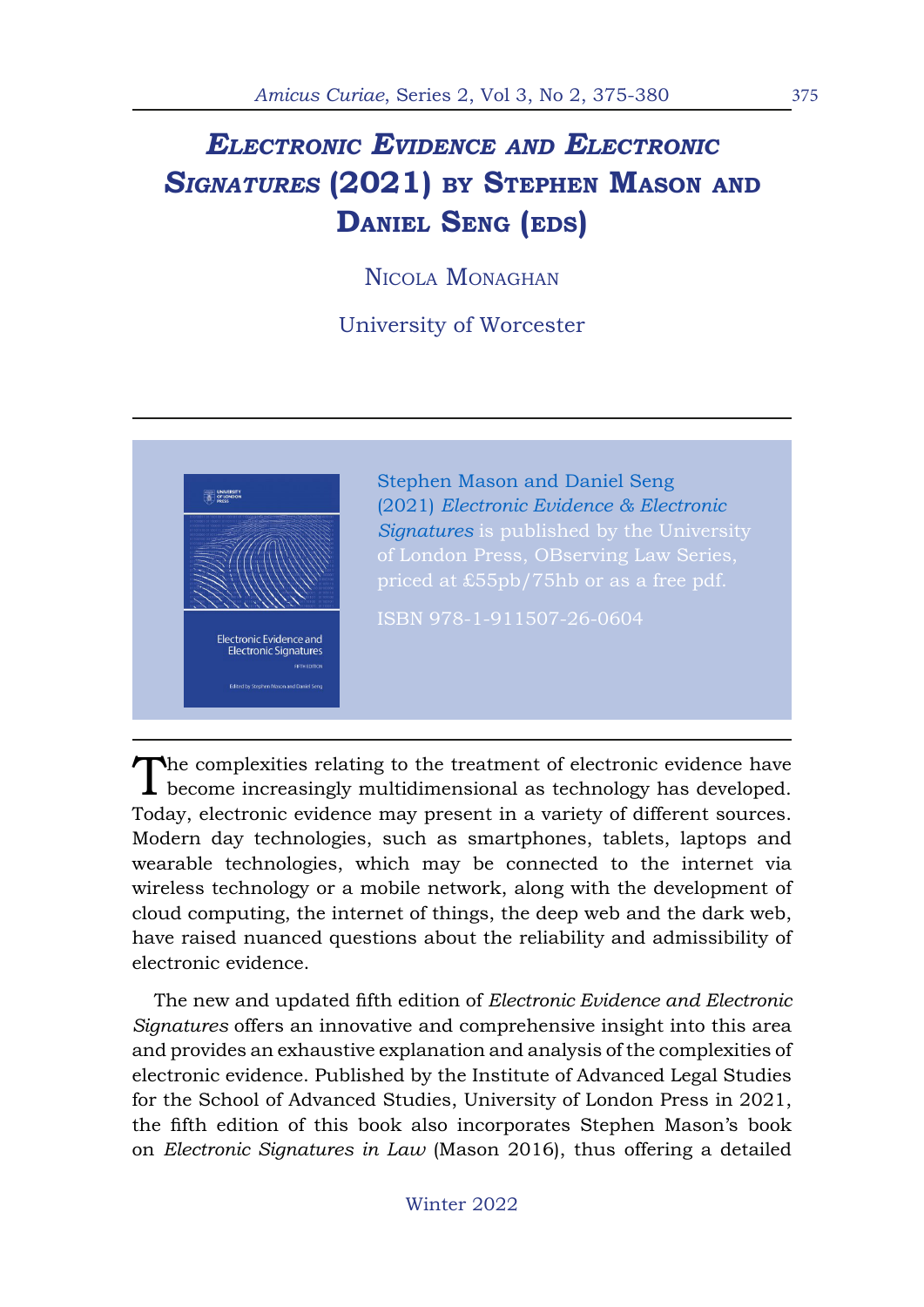examination and analysis of issues relating to both electronic evidence and electronic signatures.

The editors and authors, Stephen Mason and Daniel Seng, are both leading authorities on electronic evidence. Together with a team of expert contributors, they have compiled 10 unique chapters which deal with a wide variety of aspects relating to electronic evidence, including topics such as the sources and characteristics of electronic evidence and artificial intelligence, hearsay, the presumption that computers are 'reliable', the authentication of electronic evidence, encrypted data and proof (the technical collection and examination of electronic evidence). The book claims to take a traditional approach to the subject and focus primarily on the law in England and Wales, although a number of the chapters provide significant consideration of cases and legislation from other jurisdictions. As such, in some areas, the book offers a comparative perspective (this is most notably, although not exclusively, the case in chapters 5 and 7, which explore these areas in extensive detail). The book is dedicated to Colin Tapper, Emeritus Professor at Magdalen College, University of Oxford, who was pivotal in developing academic scholarship in the law of electronic evidence.

The authors begin each edition of the book with a short vignette. The opening vignette for the fifth edition paints an enlightening, fictional courtroom scene involving a pre-trial application requesting the disclosure of evidence relating to the defendant, Positively Open Ltd's, software system, EarthSkyMeet. This scene serves to contextualize some of the key issues relating to the reliability of electronic evidence. It is upon this foundational depiction of a fundamental procedural process that the chapters in the book are built. It is worth noting that the vignettes used to open previous editions of the text can be found at the end of the book (in appendix 2).

The first chapter of the book provides an overview of the nature of digital evidence. It explores the various sources and characteristics of electronic evidence and artificial intelligence and introduces the reader to key terms and concepts which feature throughout the book. The authors draw attention to the challenges facing legislators in avoiding overly abstract legislation which, while technologically neutral, fails to provide sufficiently precise provisions, and overly specific legislation which quickly falls out of date as technologies advance. The authors offer a helpful and much needed definition of the term 'electronic evidence' which seeks to strike a middle ground. Chapter 2 covers the foundations of electronic evidence. It discusses traditional evidential issues, such as the categories of evidence, means of proof, disclosure, authentication of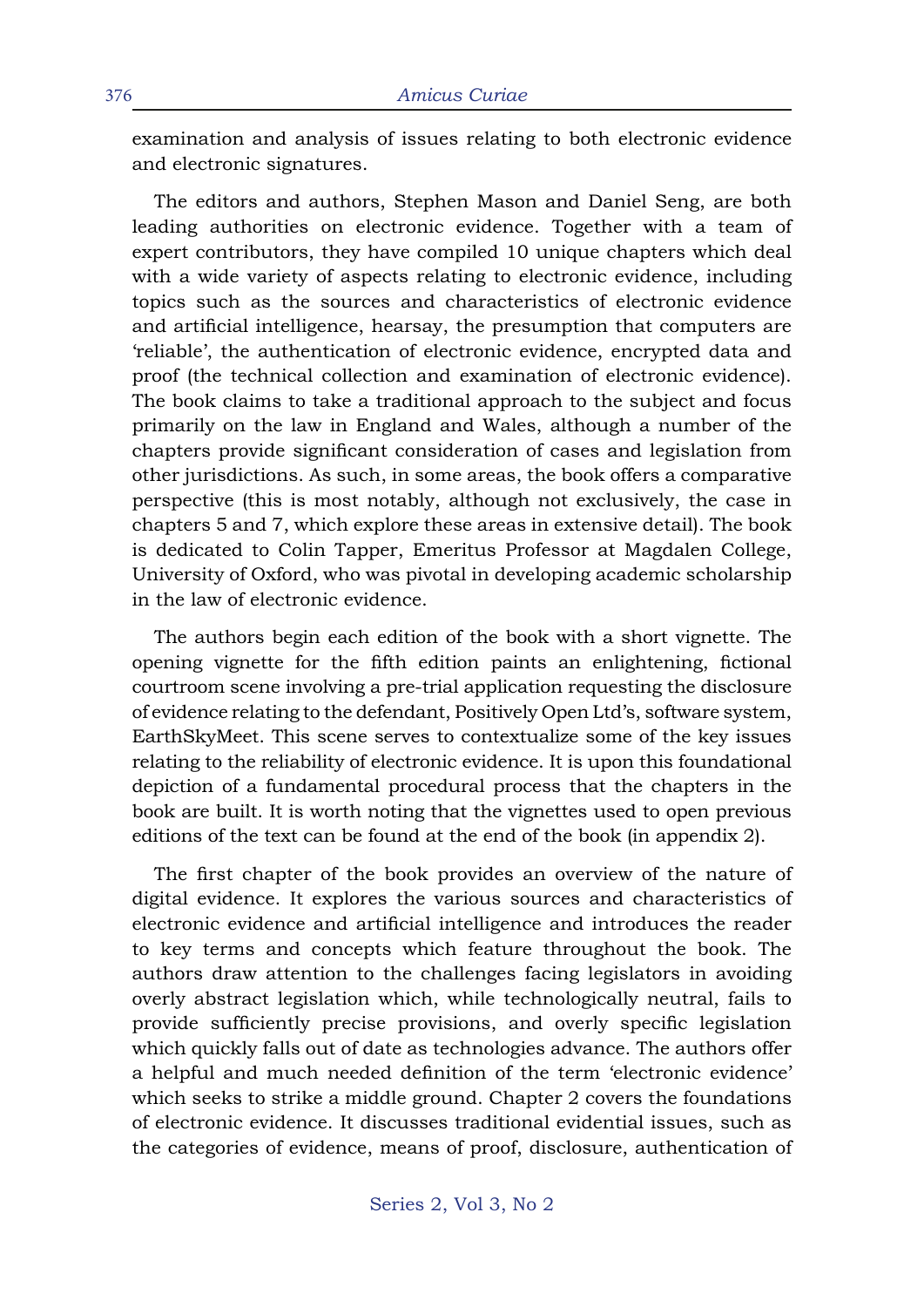evidence, and the best evidence rule in the context of electronic evidence. The chapter outlines the types of electronic evidence that are admissible and considers some areas in which electronic evidence is frequently admitted, including as video and audio evidence in lieu of testimony, or as identification or recognition evidence. The admissibility of computergenerated animations and simulations is also discussed in the context of both civil and criminal proceedings.

Chapter 3 focuses on the rule against hearsay and its relevance in the context of electronic evidence. This is a highly relevant chapter which provides a useful tool for evaluating the admissibility of electronic evidence under the hearsay rule. The authors propose that, first, the *type of device*  that is used to produce the evidence should be classified (in accordance with whether human input is supplied) and, second, the *use* that is made of the output of the device should be analysed (on the basis of whether its use is testimonial or non-testimonial). This chapter deals with the admissibility of evidence such as telephone calls, text messages and body-worn camera footage (which has now become an everyday feature of policing), as well as business and other documents. It concludes by drawing upon the importance for lawyers to remain aware of the dangers of admitting hearsay evidence. Chapter 4, which is entitled, 'Software Code as the Witness', illustrates how software code can affect the admissibility of electronic evidence. The author discusses the categorization of digital data and offers an analysis of the evidence falling within each category, drawing upon existing jurisprudence and academic commentary.

Chapter 5 is a significant chapter which challenges the common law presumption introduced by the Law Commission in its Report on *Evidence in Criminal Proceedings* (Law Commission 1997) that computers are reliable. The author critically evaluates the use of a presumption of 'reliability' and explores the nature of software errors. The chapter catalogues a range of errors in a variety of different types of software, including aviation software, medical software, and the software that led to the Post Office Horizon scandal. These topical and interesting accounts are used to challenge the presumption of reliability. The chapter also offers a broader international perspective, drawing upon jurisprudence from Canada, Australia and the United States. The author calls for reconsideration (or a more careful understanding) of the presumption that software code is 'reliable' and emphasises the importance of the disclosure of software code. The chapter concludes with detailed recommendations.

Chapter 6 is about the authentication of electronic evidence. This chapter explores the issues of admissibility and authentication and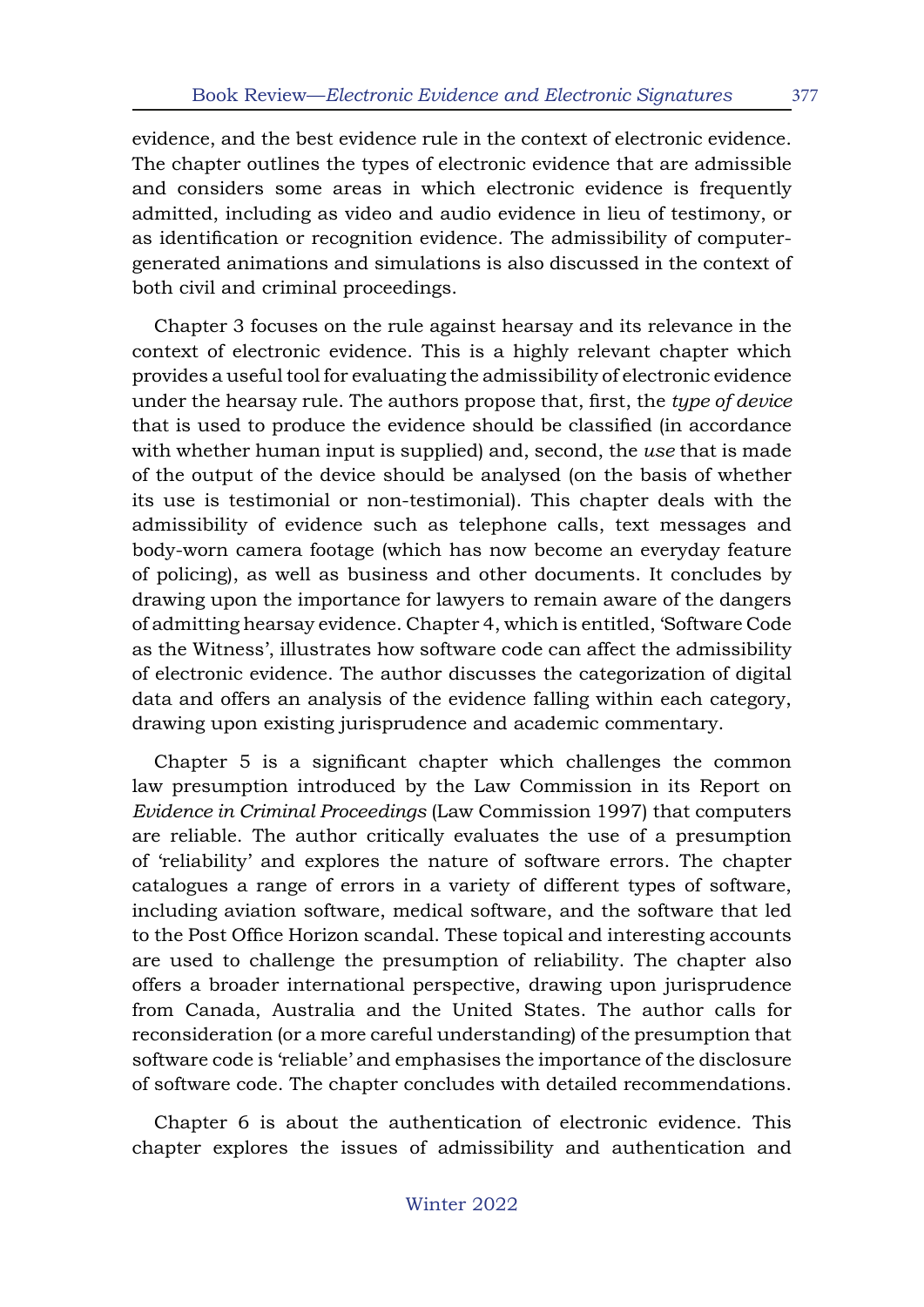draws upon comparative approaches in Australia, Canada and the United States. Central themes, such as identity and integrity, and reliability, are considered, before an examination of methods of authentication. The chapter then considers challenges to the authenticity of evidence. Chapter 7 on electronic signatures, is a new addition to the fifth edition of the book. This substantial chapter is derived from Stephen Mason's book on *Electronic Signatures in Law* (Mason 2016). The chapter begins by explaining the purpose of a signature and the evidential (and other) functions of a signature. There is a discussion about manuscript signatures and the extent to which a manuscript signature can be disputed; however, the focus of the chapter is the electronic signature. The chapter considers the elements of an electronic signature, and the variety of forms in which an electronic signature can manifest are explored (including the use of electronic sound, 'click wrap', personal identification numbers and passwords, typing a name into an electronic document, scanning a manuscript signature, and a biodynamic version of a manuscript signature, such as signing a handheld device) along with the different types of situations and legal fields in which these signatures might be employed and their authentication.

Chapter 8 covers encrypted data and is primarily concerned with the use of encryption to hide material. The chapter considers the disclosure framework in England and Wales and the power to compel the disclosure of a password to break the encryption in order to access encrypted data as set out under Part III of the Regulation of Investigatory Powers Act 2000 and its accompanying Code of Practice (Home Office 2018). The chapter explores the extent to which compelling someone to disclose the key infringes upon the privilege against self-incrimination, and the position in England and Wales is usefully compared to the approaches taken in other jurisdictions namely, the United States, Canada and Belgium.

Chapter 9, entitled 'Proof: the technical collection and examination of electronic evidence', is concerned with the way in which electronic evidence is gathered and handled. The chapter calls for lawyers to understand not just the need to scrutinize digital evidence professionals in relation to their qualifications and conclusions, but also to question the manner in which the evidence was obtained. It explores the importance of the correct handling and gathering of electronic evidence, as well as the preservation and analysis of such evidence, and the preparation of a report setting out the findings and conclusions of the digital evidence professional. The importance of this topic is apparent when considering the useful examples of cases which illustrate various failures and errors made by the police and digital evidence professionals and the consequences, which may very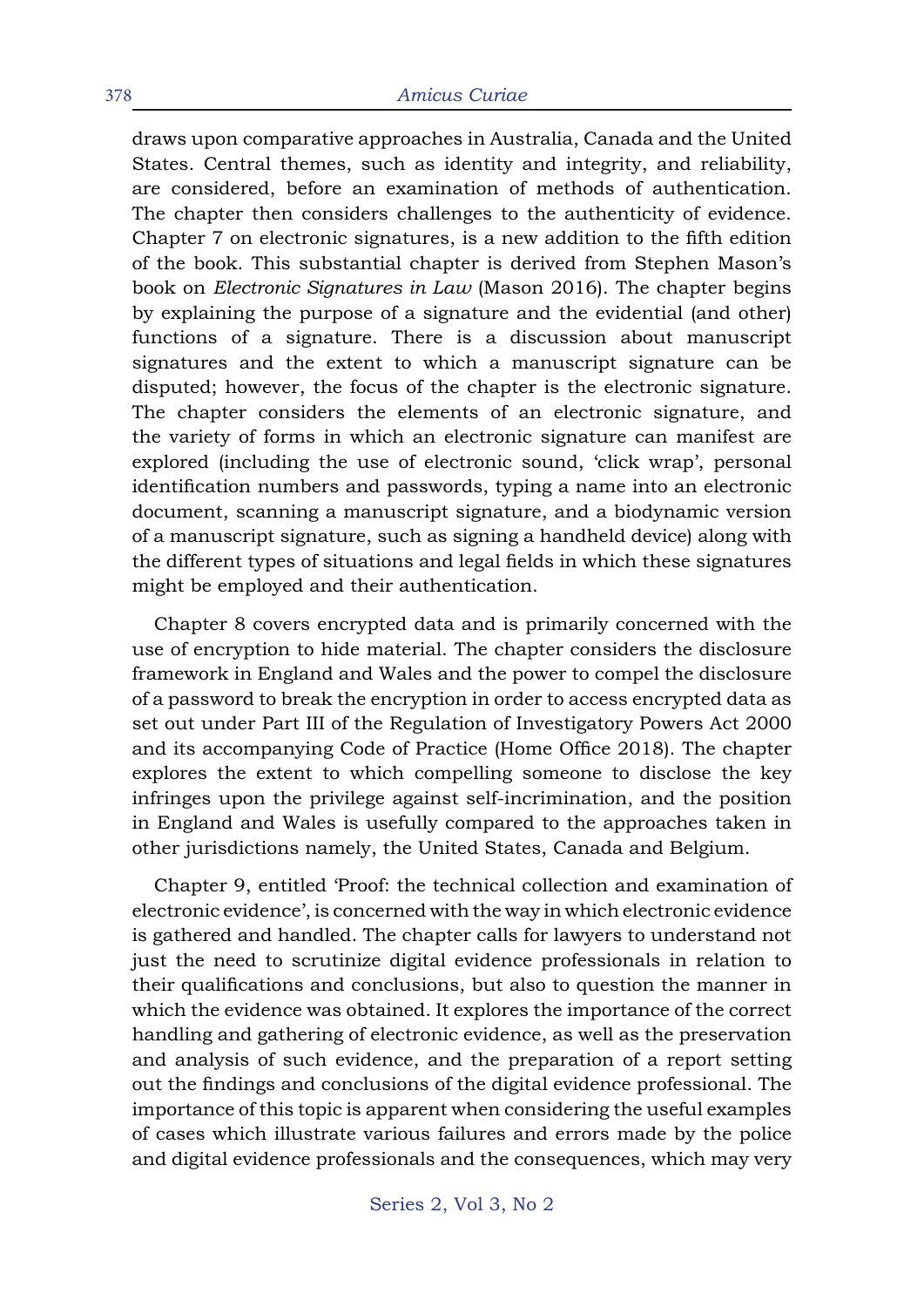well be the exclusion of the evidence and the collapse of the case. The final chapter of the book, chapter 10, briefly examines the competence, knowledge and qualifications of witnesses called to give evidence in relation to electronic evidence through an examination of case law.

The book offers a unique and valuable insight into the evidential issues that arise in relation to electronic evidence and electronic signatures. The authors took the decision to make the book available under a Creative Commons licence in order to promote a better understanding of electronic evidence. This enables a wider audience to have access to this authoritative text and to the benefit of the combined scholarship and expertise of the authors. It is a much-appreciated and welcome decision. The electronic open access version of the book is available in the School of Advanced Studies Humanities Digital Library, University of London. The book is also available in hardback and paperback formats. Whilst the book makes a valuable contribution to the field, there could be scope for greater parity in terms of the lengths of chapters in future editions. Overall, this book serves as a valuable practitioner text and will also be of interest to academics and postgraduate students researching in this area.

## *About the Author*

*Nicola Monaghan is a Principal Lecturer at the University of Worcester. She teaches Criminal Law and the Law of Evidence on the LLB. Nicola has been teaching law at higher education institutions since 2001 and has published textbooks on criminal law and evidence:* Criminal Law Directions *(Oxford University Press) and* Law of Evidence *(Cambridge University Press). Her research interests include jury misconduct and the criminal trial, and she has published a wide range of journal articles and contributed to edited collections. Nicola is a non-practising barrister and a member of the Honourable Society of the Middle Temple.*

*Email:* [n.monaghan@worc.ac.uk](mailto:n.monaghan%40worc.ac.uk?subject=)*.*

## References Cited

- Home Office (2018) *Investigation of Protected Electronic Information: Revised Code of Practice* London: Home Office.
- Law Commission (1997) *Evidence in Criminal Proceedings: Hearsay and Related Topics* (Law Com No 245) London: HMSO.
- Mason, S (2016) *Electronic Signatures in Law* 4th edn London: Institute of Advanced Legal Studies.